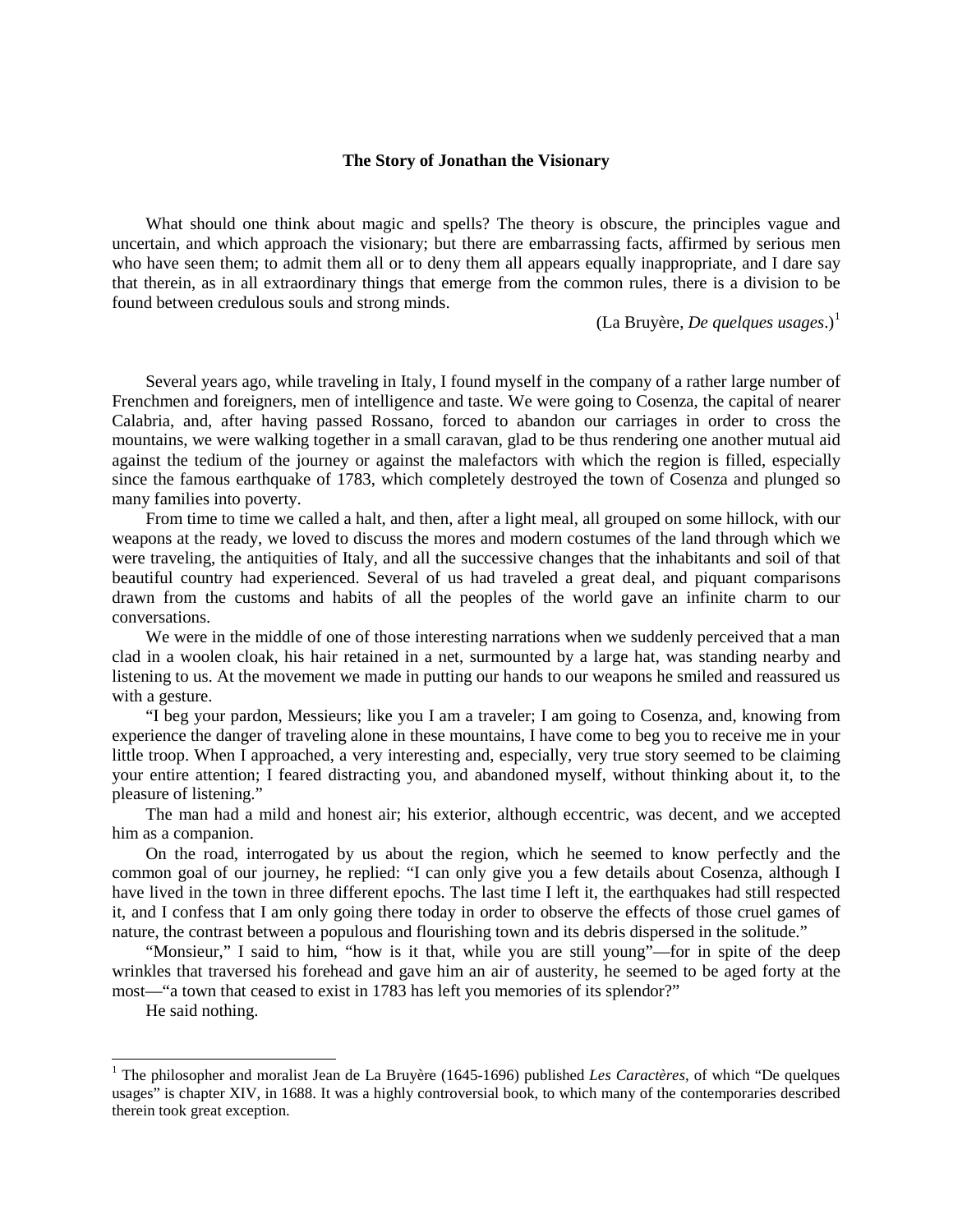One of our companions observed that the stranger had also claimed to have lived in Cosenza in three different epochs; he still remained silent.

We all looked at one another, darting incredulous glances, and stopped interrogating him.

Another halt, another conversation. This time, the stranger seemed at first only to take very scant notice of what was said, but from time to time, an ironic smile or a movement of impatience betrayed his thinking. Our discussion concerned the large number of religions that divide humans and impose on their minds different morals and duties, just as varied climates impose other forms and needs on their bodies.

Sir  $B***$ , an English colonel, recently returned from India, was entertaining us with curious observations that he had made of the religions of the Brahmins, and all the mysteries of science deposited in the Vedas and Sanskrit books. When Sir B\*\*\*, with the arrogant confidence that one shows when, proud of a new discovery, one believes that one will only find disciples, and not judges, in one's audience, developing the ancient precepts of the Valouvrians and the Gymnosophists, after having caused all the artillery of his erudition to thunder in telling us about the six sciences of Nyayam, Vedantan, Sankiam, etc., the heresies of Agama Shastra and Buddhism, was detailing with the greatest fervor the mysterious rites that only he, among Europeans, had been able to know, he suddenly heard our new companion say, in an approving tone: "That's true!"—taking as his point of departure Sir B<sup>\*\*\*</sup>'s observations on the religion and science of Hindu priests, revealing entirely to our eyes the ocean and wisdom of superstition of which he had only been able to glimpse the shores.

Dr. K\*\*\*, so well-known in Germany for his voyages in North America, gave us in his turn some geographical and philosophical details regarding Florida and Louisiana. The stranger listened at first with attention, but soon corrected a few errors of locality with which the doctor agreed, astonished nevertheless that anyone could know more than him about places that he had traveled for thirty years of his life.

"You cannot judge from the beauty of those regions today," his antagonist said. "It would be necessary, like me, to have seen them when the Natchez, still faithful to their picturesque customs and usages in harmony with that primitive and sublime land, transplanted their huts from the banks of the Ohio to those of the Iberville."

"But you're putting me in a terrible embarrassment," replied the doctor, holding back a burst of laughter, "for the Natchez vanished from the region after 1730, and I am forced, either not to add faith to your discourse, or to believe that you are more than a hundred years old."

At this point the doctor's laughter was communicated to the entire caravan. The stranger stood up, and we continued on our way.

Each of the individuals making up our troop had his turn with the hundred-year-old man; to one he let slip that he had been at the battle of Marignano,<sup>[2](#page-1-0)</sup> which seemed to date his birth to the beginning of the sixteenth century. To another, a knowledgeable antiquary, he gave formal denials regarding the antiquity of certain monuments, with no other evidence than the words: "I know! I'm sure of it!" We expected in incessantly to hear him cry: "I saw them constructed!" but he doubtless restrained himself, for he seemed more annoyed than satisfied by the calculations that we might have made of his pretended age.

Finally, when we come to talk about the energetic speeches and sublime words that historians place in the mouths of dying heroes, and the last words of Epaminondas having been cited by one of us as model of the genre, he interrupted the narrator and said, in an emotional voice: "The death of Epaminondas was devoid of ostentation, like his life. "He had ceased to live when he was carried to his tent, and Plutarch and Diodorus lied about it! Oh, the most virtuous of men! After so many years…! Oh, my..." And tears seemed to flow from his eyes, as at a memory of amity.<sup>[3](#page-1-1)</sup>

Immediately, we were unanimous in declaring him mad. "He's the elder brother of the Wandering Jew," said Dr. K\*\*\*.

"Addled brain, but great learning," replied Sir B\*\*\*.

<span id="page-1-0"></span><sup>&</sup>lt;sup>2</sup> The Battle of Marignano was fought in September 1515.<br><sup>3</sup> The Theban statesman Epaminondas died circa 362 B.C.

<span id="page-1-1"></span>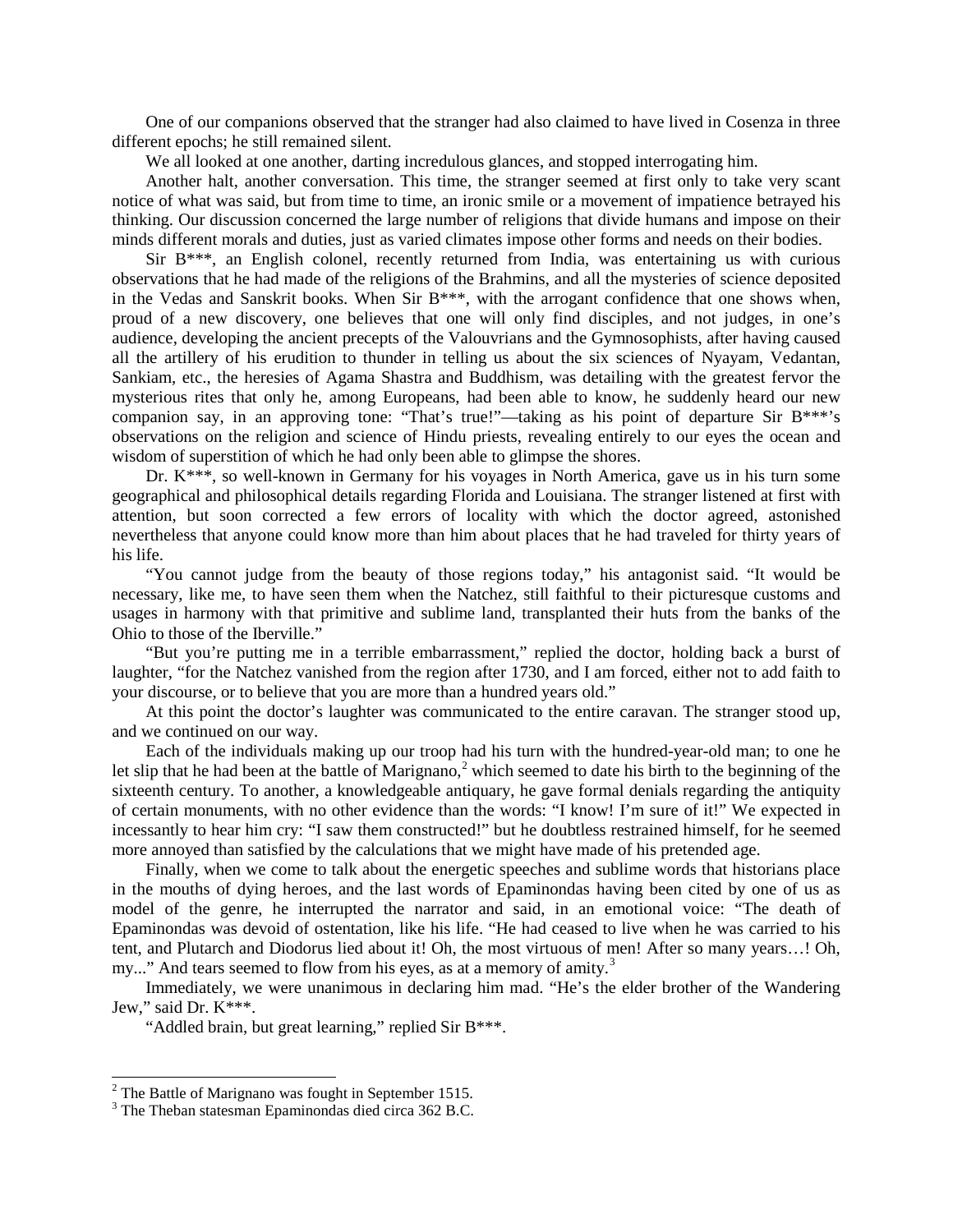Already we were no more than a few leagues from Cosenza when we heard a strange noise around us, and our little troop was suddenly surrounded by a large number of bandits. We were preparing for a vigorous defense when one of them advanced ahead of the others and approached us, shouting: "Ransom your lives!"

That honest negotiator was nearly sixty years old; he waited for our response for some time, but then, perceiving in our ranks the intimate of Brahmins, the contemporary of François I and the friend of Epaminondas, he fell to his knees, seized by terror.

"Jonathan!" he cried. "God save me! Yes, it's him…! I was very young when I saw you, but your features remain engraved here, and have not changed at all. Mercy! Mercy! You've come back again! Wasn't it enough that your presence in this place has already caused the earthquake that that has ruined us all? My father told me that he had it from his grandfather that your arrival in Cosenza had caused a similar disaster a century before! Mercy, Jonathan!"

And at that terrible name, the entire band surrounding us fled, crying: "It's Jonathan the sorcerer!"

As for the latter, he covered his face with his hands, saying: "Superstitious beings! Haven't I enough to lament? They attribute to me a misfortune whose cruel consequences I tried to prevent; I warned them about the disaster, and they believe me to be the cause of it!"

This time, we no longer knew what to think of our singular traveling companion. There are things so simple that reason alone cannot explain them, and it is also necessary for reason to accept extraordinary things that it cannot comprehend. Doubt overtook us with regard to Jonathan, and doubt, in this case, was to take a step in favor of the bizarre man that we had initially take for a madman, and at whom we might have laughed unjustly.

We all drew nearer to him, with the exception of a Neapolitan who, until then, had shown himself to be a man of intelligence and common sense, but who, from that moment on, kept himself apart and continually made the sign of the cross throughout the remainder of the journey. Jonathan appeared to be plunged in profound meditation, and did not reply to our multiple questions.

Finally, we arrived within sight of Cosenza in the evening and arranged to stay the night in a small inn situated at the foot of the mountain. It was there, weary once again of our importunities, that he adopted a singular means to avoid them. When Dr. K<sup>\*\*\*</sup> spoke to him he replied in English; Sir B<sup>\*\*\*</sup> immediately presented himself as interpreter, but only received replies in Spanish. We had a Castilian among us, who entered the lists in his turn, only to beat an immediate retreat on hearing the Muscovite dialect assault his ears. Jonathan hoped to rid himself thus of our curious solicitations. But, perceiving that by clubbing together we could comprehend the various languages of Europe, he took refuge in those of Asia, in which Dr.  $K^{***}$  and Sir B\*\*\* followed him for a while but finally lost him in Malay and Siamese jargon.

The next day, when we awoke, we learned that Jonathan had disappeared, and I heard no more mention of him during my sojourn in Italy. A few months later, I returned to the capital of France.

"Paris has always been the rendezvous of those stupid fops, those effeminate men, veritable brutes of civilization who, in the midst of the prodigies of the human mind, live without seeing and without thinking, and who, endowed with the same faculties of which the development in the soul of the likes of Columbus, Newton, Voltaire and Lavoisier, produced the discovery of a world, enlightened humankind, explained and analyzed the universe, spend their life inspecting their wardrobe, attentive to the cut of their garments, picking their fingernails and showing themselves in public promenades in order to amuse children with their ridiculousness."

"What would you say, then," replied Madame \*\*\*, to whom I expressed myself thus in a moment of jest, "About a man who, already at a mature age and possessing great learning, is nevertheless infatuated to the ultimate degree with the fault that you have just identified?"

"I would think of him that his learning is only an effect of memory, and that reasoning plays no part therein."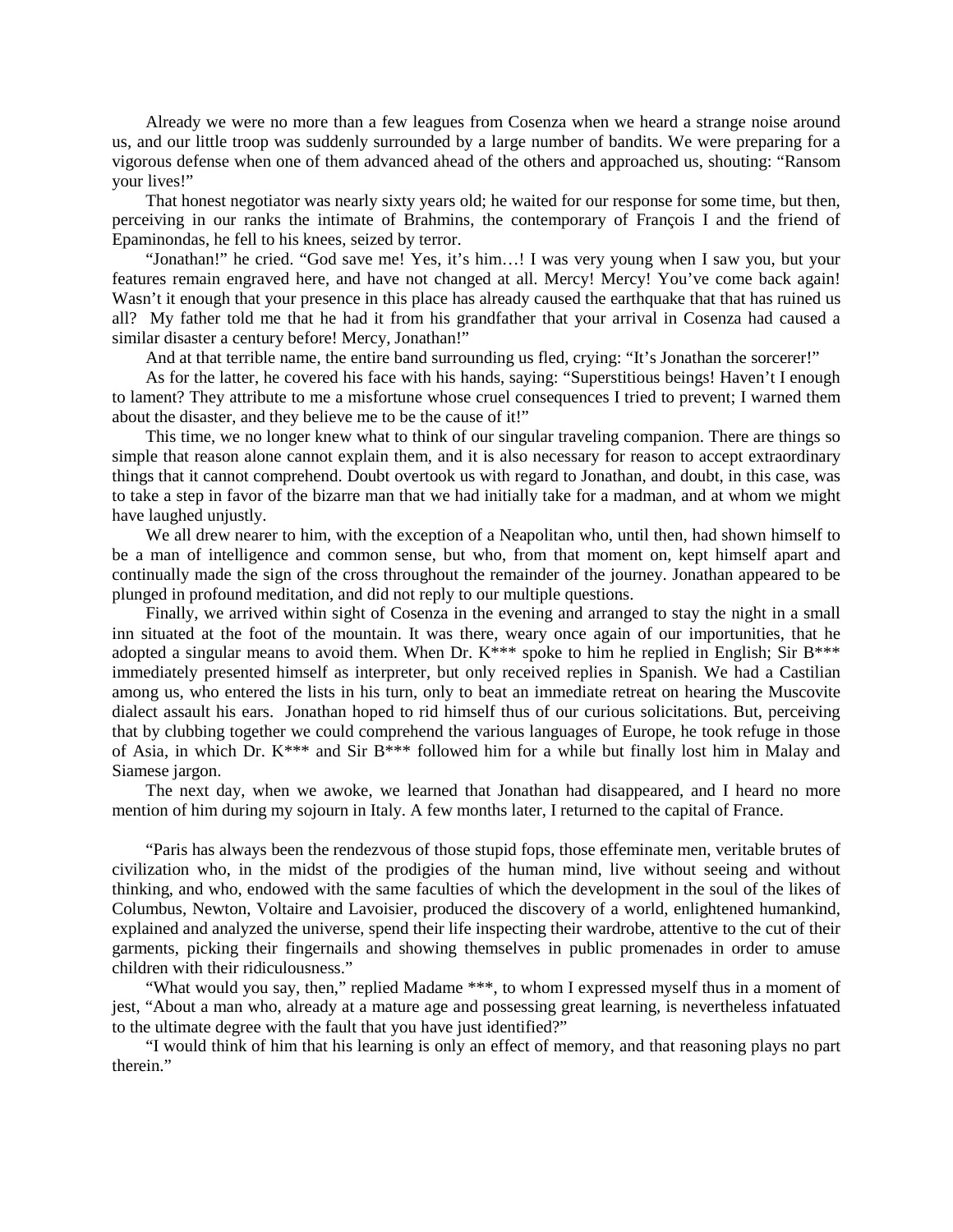"You might be mistaken. Monsieur Gernonval, of whom I'm speaking, thinks and reasons; his reason sometimes goes astray, but that is more the voice of his overabundant imagination than his judgment."

"I don't understand what you mean."

"But here he comes now; listen to him and you'll understand."

And I did, indeed, see entering Madame \*\*\*'s home a man dressed in the most ridiculous and extravagant fashion. Everything that the art of attire has of refinement, and everything that fashion adopts in the way of luxurious baubles, served as his adornment.

*Jonathan!* I was about to exclaim—for it was him again—but his name expired on my lips, so stupefied was I to see the sorcerer of Calabria in a costume so different from the one he had been wearing on the day of his first appearance. Since then, I had formulated the project of penetrating what that inconceivable being was; that something supernatural presided over his destiny I had no doubt.

I affected not to recognize him, in the fear of inconveniencing him. I even listened to everything he recounted of the bizarre and the marvelous with an air of credulity that was not simulated. The man was beginning to take possession of my imagination powerfully. He perceived that, and seemed from then on, as he spoke, to be addressing himself more particularly to me than to the others; for several people had come into Madame \*\*\*'s home since his arrival.

When he withdrew, everyone interpreted what he had heard in his own way; only I remained silent.

"Well, what do you say about our visionary?" Madame \*\*\* said to me, finally.

"He confounds my mind," I replied, "And it appears to me to be easier to believe him than refute him."

"Are you going to think that he's as old as the world," added a newcomer, "or that the soul, after a thousand transmigrations, has rallied all the memories of his previous existences, as he would perhaps like to persuade us? For he seemed to me to have a great liking for Pythagoras, Cagliostro and all the illuminati of ancient and modern times."

"I don't know what to reply," I said, "but I'd prefer to believe in a single miracle, a single deviation in the eternal laws of nature, than to think that all hazards have collaborated to sustain his impostures; that a thousand miracles have been made in order to prevent one; for it isn't the first time that I've found myself in his presence, and what I have seen speaks as loudly in his favor as what I've heard."

"His air of frankness seduces you," replied my antagonist, "And it's doubtless not from that side that he's attackable; the name of visionary that we've given him suits him completely, for I'm convinced that he adds complete faith himself to what he advances. *Fortis imaginato generat casum*. [4](#page-3-0) His dreams and reveries soon become as many verities for him; he's a lunatic, an inspired individual, a dreamer—in sum, a visionary—but he isn't an impostor."

Jonathan—for I shall conserve for him the name under which I saw him for the first time—knew that I had taken his defense ardently, and that my confidence in him was complete; that seemed to put me in favor in his mind, and I took advantage of it so fully that that after a while I became his disciple, his confidant and his friend.

"I noticed your surprise," he said to me one day, "When you recognized me in a modern and bizarre costume; but, apart from the fact that I have long adopted the attire in usage in the country in which I am living, the numerous emotions experienced during my long existence have created within me, so to speak, a need for eccentricity and extravagance that I sometimes satisfy with a pleasure that you are fortunate enough not to be able to understand. Oh, how sagely the Eternal has marked the ordinary measure of human life! I have seen everything, felt everything, and my sensations today are no longer anything by themselves but reminiscences of my first century.

"A citizen of all lands, a contemporary of many ages, it seems that God has forgotten me on earth in order to leave an irremovable spectator there of all the changes that have occurred. I have seen Rome in its cradle; I have seen anthropophagous peoples devour their enemies in the same place where the queen

<span id="page-3-0"></span><sup>&</sup>lt;sup>4</sup> "A strong imagination begets the event": a scholastic dictum quoted and discussed in one of Montaigne's essays.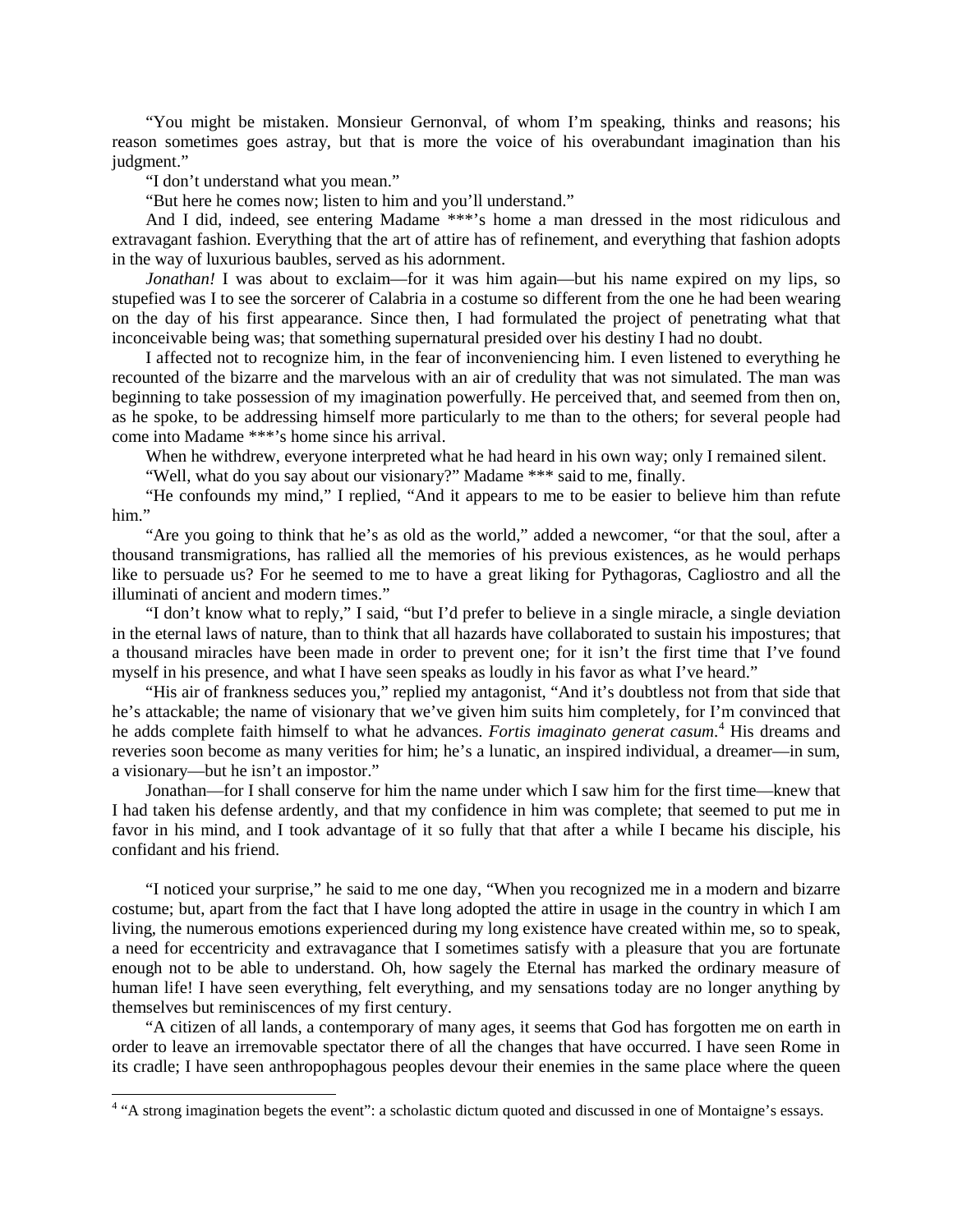of the Arts, Athens, once stood; I have witnessed the noisy feasts of the Sicambres, the bloody games of the Bructeres. After having seen the torch of knowledge extinguished and reignited, I have followed step by step the new progress of the human mind, and I have repeated with Solomon: 'All is vanity!'"

"What!" I said to him. "Do you not at least render justice to the scientists of our era, who, stripped of all the arguments of the schools, are marching with a firm and free step along the road traced by reason and experience?"

"All is vanity!" he repeated. "They can only see with the eyes of the body; their reason has killed their instinct; none of them is able to divine, and it is only by means of the imagination that one can grasp the ensemble of the creator's works. But no, each of them wants to engender his own universe. Buffon considers the earth as a fragment detached from the sun; Burnet sees it as a ball of water; Palissy as a mollusk. The atoms of Epicurus and Gassendi were succeeded by the subtle matter of Descartes or the material substance of Spinoza, over which the gravity of Newton has finally triumphed.

"Believe me, there is nothing but contradiction among the scientists; I have seen systems succeeded by other systems too often! In one of my ancient voyages in France, I was nearly imprisoned for having invoked the sentiment of Aristotle in a discussion with a professor at the University; thirty years later, I was threatened with being burned alive in the same country for having spoken irreverently about the same philosopher to the same professor. Innate ideas and the materiality or immateriality of the soul have caused me to run more risks to my life than the hundred battles that I have witnessed.

"Today, I no longer take sides either with scientists or with kings, and in this very century, which you call that of reason, I prefer to be known in France for the way I tie my cravat than for my fashion of thinking about the actions of the government. I have endured all forms of power, and I don't prefer any of them; I have studied and delved into all the sciences, and I only believe in astrology and alchemy."

"Is that possible?" I exclaimed. "It seems to me that of all the sciences, they are the most vain and the most false."

"Always basing thought on that of others, only seeing by means of the feeble eyes of those who surround us," he said, in a bitter tone, "do you only add faith to the things you understand? You do not believe in yourself, then, for the causes of your existence are a mystery to you, in spite of the reveries of the philosophy of Montbard.<sup>[5](#page-4-0)</sup> Is it possible to think, then, that for so many centuries, public credulity would not have been enlightened if those sciences had not presented some foundation? Would so many brave men have died on pyres, martyrs to intolerance, if they had not been convinced of verities, objects of their research?

"The hermetic sciences disappeared, as well as the others, in the revolutions of the globe, but was not their power authentically proven in antiquity, even by those who had an interest in denying them? Did Moses not recognize, before Pharaoh, how far the power of the disciples of Zoroaster could extend? Did Saint Peter refuse to believe in the marvels of the art of Simon, the so-called Magus? Have not your historians, including the sage Rollin, proven the authenticity of the oracles of Rome and Greece? Whether that is white magic or black magic, aided or unaided by the demon, is not the point. But that sacred fire, conserved by a few initiates in India, still shines there in all its brilliance.

"Beware of deceiving yourself; Europe, discouraged too soon by fruitless trials, and which allows imposture to sit upon the tablets of Ptolemy, will soon recover from its errors; the discovery of the magnetic fluid will explain in due course the mysteries of the second life, of somnambulism and dreams, in which unknown objects present themselves in their real form, and will aid in revealing entirely in those countries the temple of Zoroaster and the emerald tablet of Hermes."

I did not understand him sufficiently to oppose him, and the movement of inspiration that seemed to have gripped him in pronouncing those last words imposed on his adversary the necessity of employing with him other weapons than reason.

After a moment's silence, I said: "Jonathan, is it to that marvelous art that you owe the prolongation of your existence?"

<span id="page-4-0"></span> $5$  The reference is to Buffon, born in the commune of Montbard, who eventually acquired its château.